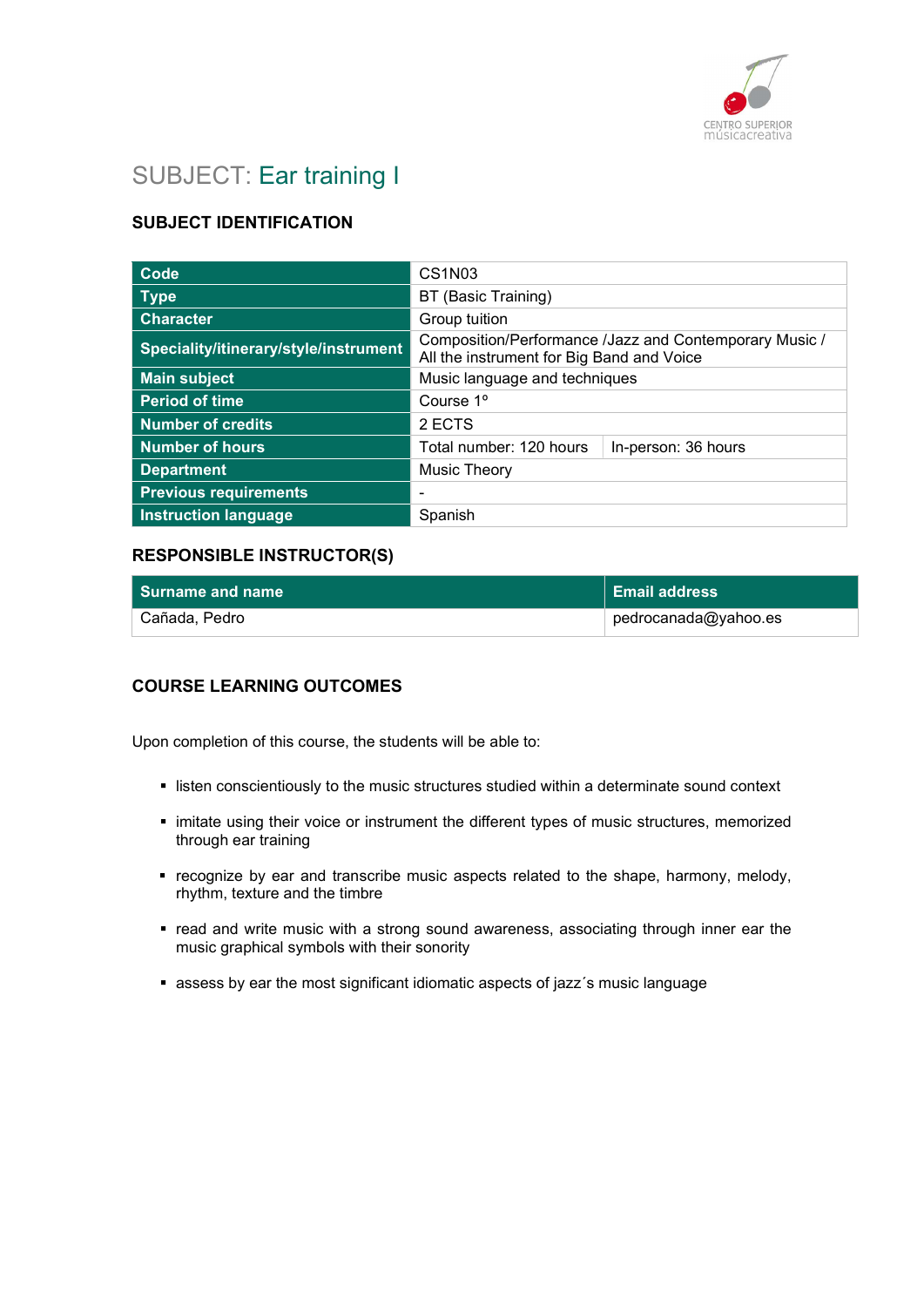

# COURSE CONTENT

| <b>Thematic block</b>          | <b>Theme/Repertoire</b>                                                                                                                                                                                                                                                                                                                                                                                                                                                                                                    |
|--------------------------------|----------------------------------------------------------------------------------------------------------------------------------------------------------------------------------------------------------------------------------------------------------------------------------------------------------------------------------------------------------------------------------------------------------------------------------------------------------------------------------------------------------------------------|
| I. Harmony                     | Harmonic intervals<br>$\bullet$<br>Triad chords in roots state and inversions<br>Dominant chords<br>Tonal system: harmonic functions, types of cadences, guide tones,<br>basic links, chords symbols and symbols with degrees<br>4-part chords<br>Harmonic structures in major and minor mode:<br>Diatonic harmony<br>Secondary dominants<br>Dominants chords by extension<br>Pedal tone<br><b>Substitute Dominant chords</b><br>Modal chords<br>Chords diminished in 7 <sup>th</sup><br><b>Blues harmony</b><br>$\bullet$ |
| II.- Melody                    | Melodic intervals<br>$\bullet$<br>Arpeggios of triad chords and 4-part chords<br>Tonal scales: major and minor modes<br>$\bullet$<br>Phases and melodic motives in 1 voice, upon the chords and the<br>$\bullet$<br>harmonic sequences studied<br>Modal scales; ilonian, dorian, phygian, lydian, mixolydian (or mixo),<br>$\bullet$<br>aeolian, locrian.<br>Pentatonic scales: major and minor, Blues scale<br>٠<br>Phases and melodic motives in 1 voice in a modal context<br>Other dominant scales<br>$\bullet$        |
| III.- Rhythm                   | Rhythmic principles<br>٠<br>Types of musical forms: binary, ternary, different subdivisions and<br>$\bullet$<br>alternative forms<br>Common figures within each form, prolongation signs, special<br>$\bullet$<br>valuation groups, upbeats, anticipations, hemiolas, etc.<br>Phrases and rhythmic patterns<br>$\bullet$                                                                                                                                                                                                   |
| IV.- Form, shape and<br>timbre | Formal auditive analysis: representation of the shape through<br>$\bullet$<br>schemes and graphics<br>Most frequent formal structures: AABA, ABAC, form blues<br>Parts or sections: introduction, theme, interlude, solos, coda<br>٠<br>Instrumentation<br>$\bullet$                                                                                                                                                                                                                                                       |

# STUDENT´S STUDY HOURS PLANNING

| <b>Activity type</b>                                           | <b>Total hours</b>  |
|----------------------------------------------------------------|---------------------|
| <b>Theoretic activities</b>                                    | 8 hours             |
| <b>Practice activities</b>                                     | 26 hours            |
| Other mandatory training activities (seminars, workshops etc.) | ۰                   |
| <b>Test taking</b>                                             | 2 hours             |
| <b>Student self-study hours</b>                                | 60 hours            |
| <b>Practice preparation</b>                                    | 24 hours            |
| <b>Total studying hours</b>                                    | $36+84 = 120$ hours |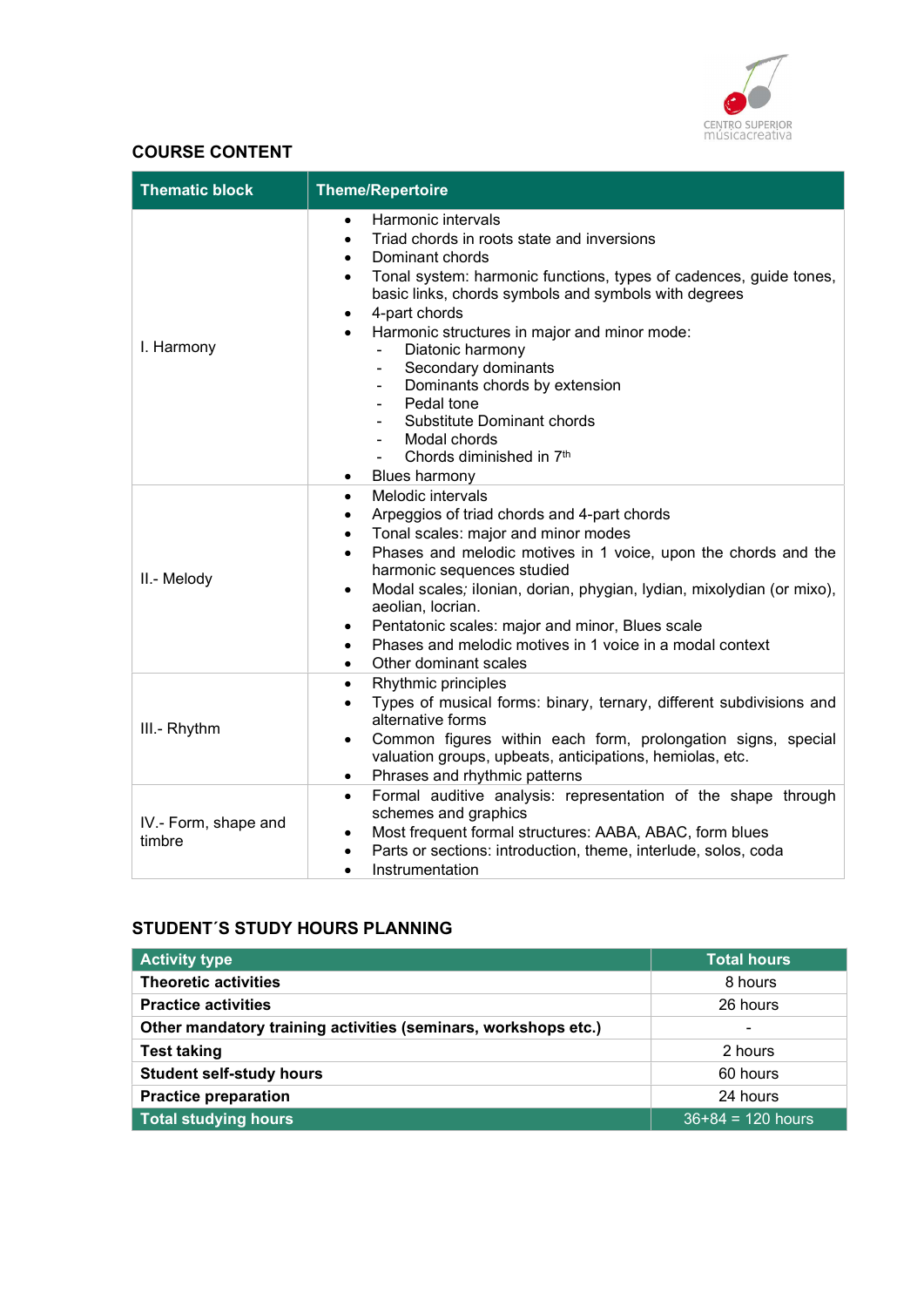

## **METODOLOGY**

The Methodology will be practical and participative and will be developed through the following activities:

- Memorization, interiorization and imitation (vocal and with instrument)
- Recognition and transcription
- Intonation
- Writing
- Vocal and instrumental improvisation

The work process will have a double dimension:

- Analysis by ear of music pieces, from which the student will extract music content to work
- Análisis auditivo de obras, de las que extraer contenidos musicales a trabajar.
- Concrete earing exercises that will develop the students listening capacity and the recognition of musical elements in real auditions.

| <b>Theoretical activities</b>                                                | Theoretical/conceptual explanations and analysis of different<br>examples coming from all the most relevant music styles.                                                                       |
|------------------------------------------------------------------------------|-------------------------------------------------------------------------------------------------------------------------------------------------------------------------------------------------|
| <b>Practical activities</b>                                                  | Practical application of what has been studied in class through<br>transcriptions, collective group intonation, performance with<br>instrument, sight-reading, rhythms and melodies composition |
| <b>Other training mandatory</b><br>activities (workshops,<br>seminars, etc.) | Thematic sessions with visiting professors                                                                                                                                                      |

#### ASSESSMENT TOOLS

| <b>Theoretical activities</b>                                                   | Participation: The students must actively participate in class, proving<br>interest and/or understanding of the content covered.<br>Continuous evaluation: The students must fulfil the requested<br>assignments during the whole academic course, proving research<br>ability and practice synthesis skills concerning theoretical concepts in<br>performance.                                                                                                                                                                                                                           |
|---------------------------------------------------------------------------------|-------------------------------------------------------------------------------------------------------------------------------------------------------------------------------------------------------------------------------------------------------------------------------------------------------------------------------------------------------------------------------------------------------------------------------------------------------------------------------------------------------------------------------------------------------------------------------------------|
| <b>Practical activities</b>                                                     | <b>Participation:</b> The students must actively participate in class, proving<br>interest and/or understanding of the content covered.<br>Continuous evaluation: The students must fulfil the requested practical<br>assignments during the whole academic course based on to team-<br>work dynamics and also prove writing and oral skills.<br>Performance exams: The students must take at least two exams<br>during the academic course in order to show the practical skills<br>acquired and the practical assimilation of the course contents,<br>following the tests instructions. |
| <b>Other educational mandatory</b><br>activities (workshops,<br>seminars, etc.) | Participation: The students must actively participate in the different<br>relevant events as considered by the instructor or by the degree<br>coordinators.                                                                                                                                                                                                                                                                                                                                                                                                                               |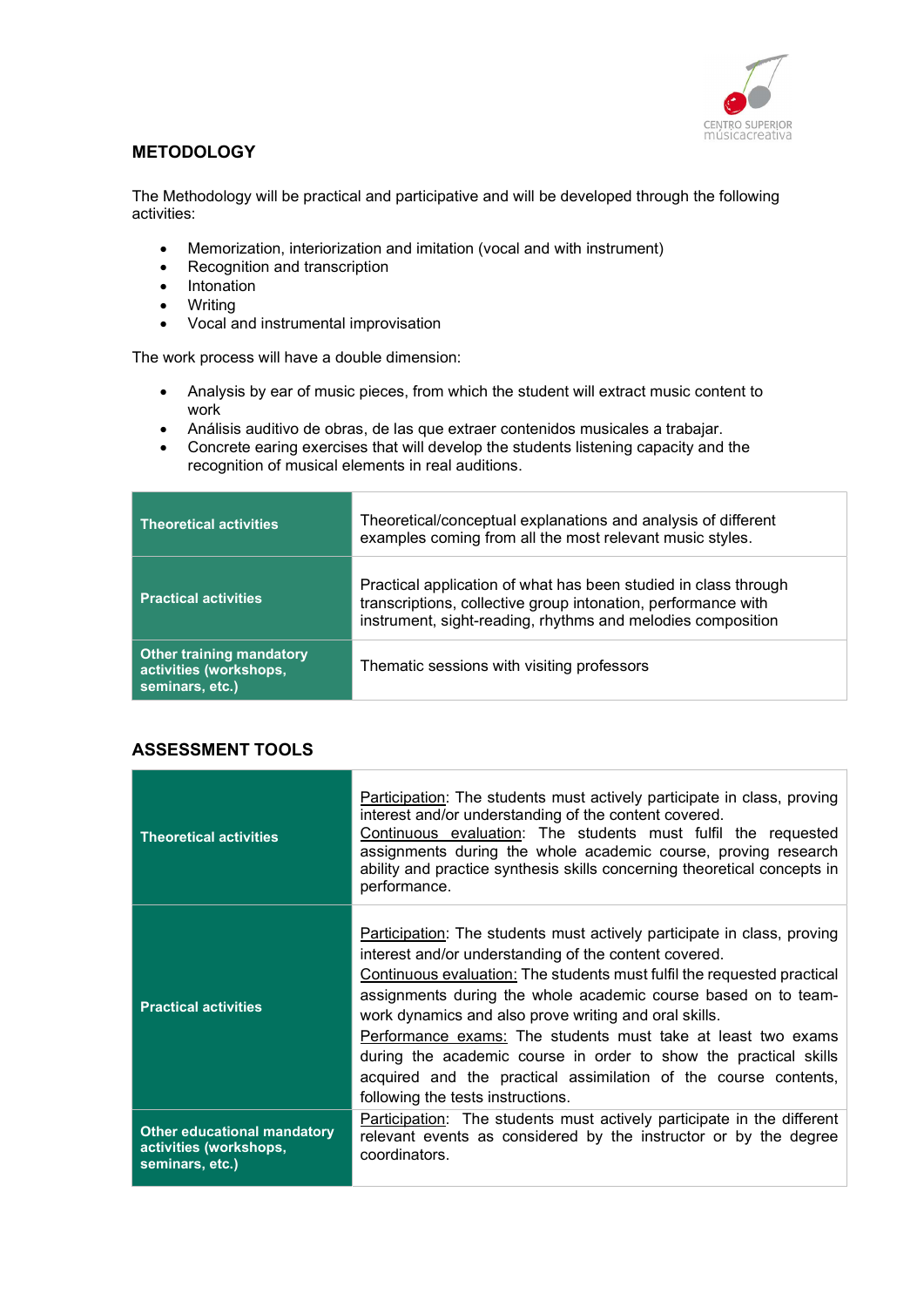

#### ASSESSMENT CRITERIA

| <b>Theoretical activities</b>                                                | To develop a conceptual-theoretical framework and analyse<br>consequently examples from the most relevant music styles                                                                  |
|------------------------------------------------------------------------------|-----------------------------------------------------------------------------------------------------------------------------------------------------------------------------------------|
| <b>Practical activities</b>                                                  | To apply practically the skills developed in class through<br>transcriptions, group intonation, instrument performance, sight-<br>reading and through rhythms and melodies composition. |
| <b>Other training mandatory</b><br>activities (workshops,<br>seminars, etc.) | To attend and participate in the relevant events for their education<br>(Meet the artists sessions, invited professors sessions, concerts<br>and rehearsals)                            |

## GRADE DETERMINATION SYSTEM

#### Grade determination system in continuous assessment

|                       | Grade percentage |
|-----------------------|------------------|
| Participation         | 10%              |
| Continuous assessment | 20%              |
| Mid-term exam         | 30%              |
| Final exam            | 40%              |
| Total                 | 100%             |

#### Grade determination system in cases of loss of continuous assessment right

|            | <b>Grade percentage</b> |
|------------|-------------------------|
| Final exam | 80%                     |
| Total      | 80%                     |

#### Grade determination system for the extraordinary assessment call

|             | <b>Grade percentage</b> |
|-------------|-------------------------|
| Retake exam | 100%                    |
| Total       | 100%                    |

#### Grade determination system for students with disabilities

In principle, the grade determination system for students with disabilities will be carried out following the criteria set for the rest of the students, ensuring equal opportunities and conditions for all the students. However, if necessary, the instructor in charge will take into account the type of disability of the concerned student. Should the situation apply, the assessment conditions will be adapted in accordance to the limitations of the corresponding disability.

These considerations will be established once the concerned student enrols in the corresponding courses. For the official records, the student and/or the student representative will be requested to present the corresponding disability report for the official accreditation.

|                       | <b>Grade percentage</b> |
|-----------------------|-------------------------|
| Participation         | 10%                     |
| Continuous evaluation | 20%                     |
| Mid-term exam         | 30%                     |
| Final exam            | 40%                     |
| Total                 | 100%                    |